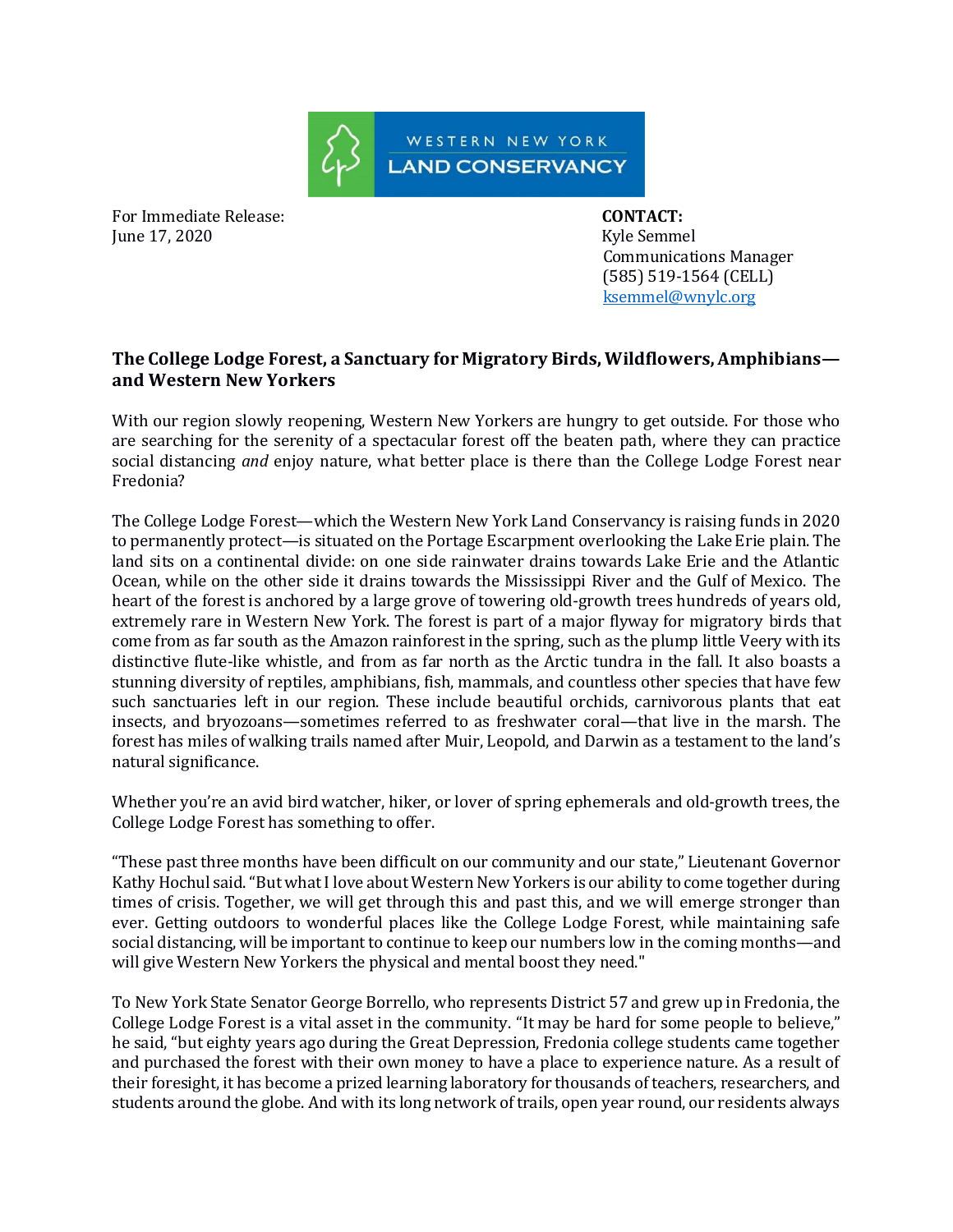have a unique place to go to stay active and healthy—especially after weeks stuck at home. Now it's our turn to save this beautiful forest."

Although you may not notice them, local Boy Scouts like Calder Annear, a rising sophomore at Fredonia High School who recently earned his Eagle Scout rank, are crucial to the maintenance of the College Lodge Forest. His troop regularly clears the trails of brush and adds trail signs. They even built the kiosk visitors see when they arrive. "I really like going there for hikes and to see the pond," he said. "It's meant a lot to do the different service projects that help the community enjoy the forest. We get to see how happy it makes people."

And this is a central point of the College Lodge Forest: It is a community gathering place.

"The College Lodge Forest has been an incredibly important property for both the college and the community over the years," said Mike Metzger, Vice President of Finance and Administration at SUNY Fredonia. "If you were a student at SUNY Fredonia you know the College Lodge, and you spent time here. As an outdoor classroom, it is a resource for learning and growth. But it is also a valuable spot for our students to go for a hike or ski when they need to get away. We are thrilled to work with the Western New York Land Conservancy to save this amazing place."

The magnificent forest is a sanctuary for us all. As Nancy Smith, Executive Director of the Land Conservancy, noted: "Since the pandemic began, I've been longing for the experiences that make me feel whole: warm hugs, my daughter's eyes when she smiles, the way voices can fill a room with laughter. We all miss these things. But when my nerves feel raw, I go to the College Lodge Forest to surround myself with nature. I welcome spring wildflowers like trout lilies, trillium, and violets. I celebrate the return of my favorite birds to the forest."

That's why the Western New York Land Conservancy is raising money to protect it. The Faculty Student Association (FSA), a non-profit auxiliary of SUNY Fredonia, has owned the property and operated a historic lodge on the site since 1969. But the cost of maintaining the land and all of the buildings is high, and the FSA proposed a plan to raise funds by logging the forest, including the oldgrowth trees. Fortunately, the FSA decided to sell a large portion of the land to the Land Conservancy instead, and enable protection of the forest. By purchasing 168 acres from the FSA, the Land Conservancy will protect the forest and the FSA will be able to invest funds from the sale into the stewardship of visitor facilities on the portion of the property it retains. The FSA will continue to own and operate the lodge and the 33 acres surrounding it.

The 168 acres of forest that the Land Conservancy will purchase includes miles of hiking, snowshoeing, and cross-country ski trails. Once purchased, the Land Conservancy will maintain it as a publicly accessible nature preserve.

The Western New York Land Conservancy has received two major grants toward the protection of the College Lodge Forest. The grants include \$150,000 from New York State Office of Parks, Recreation and Historic Preservation (EPF #190587) and \$203,000 from the U.S. Fish and Wildlife Service. Combined with \$40,000 already donated by community members, the Land Conservancy has now raised nearly \$400,000 to protect the forest, and has until December 31, 2020 to meet its \$790,000 fundraising goal in order to buy the property, keep it open as a publicly accessible nature preserve, and maintain the land forever. They now need donations from people all over the region to succeed.